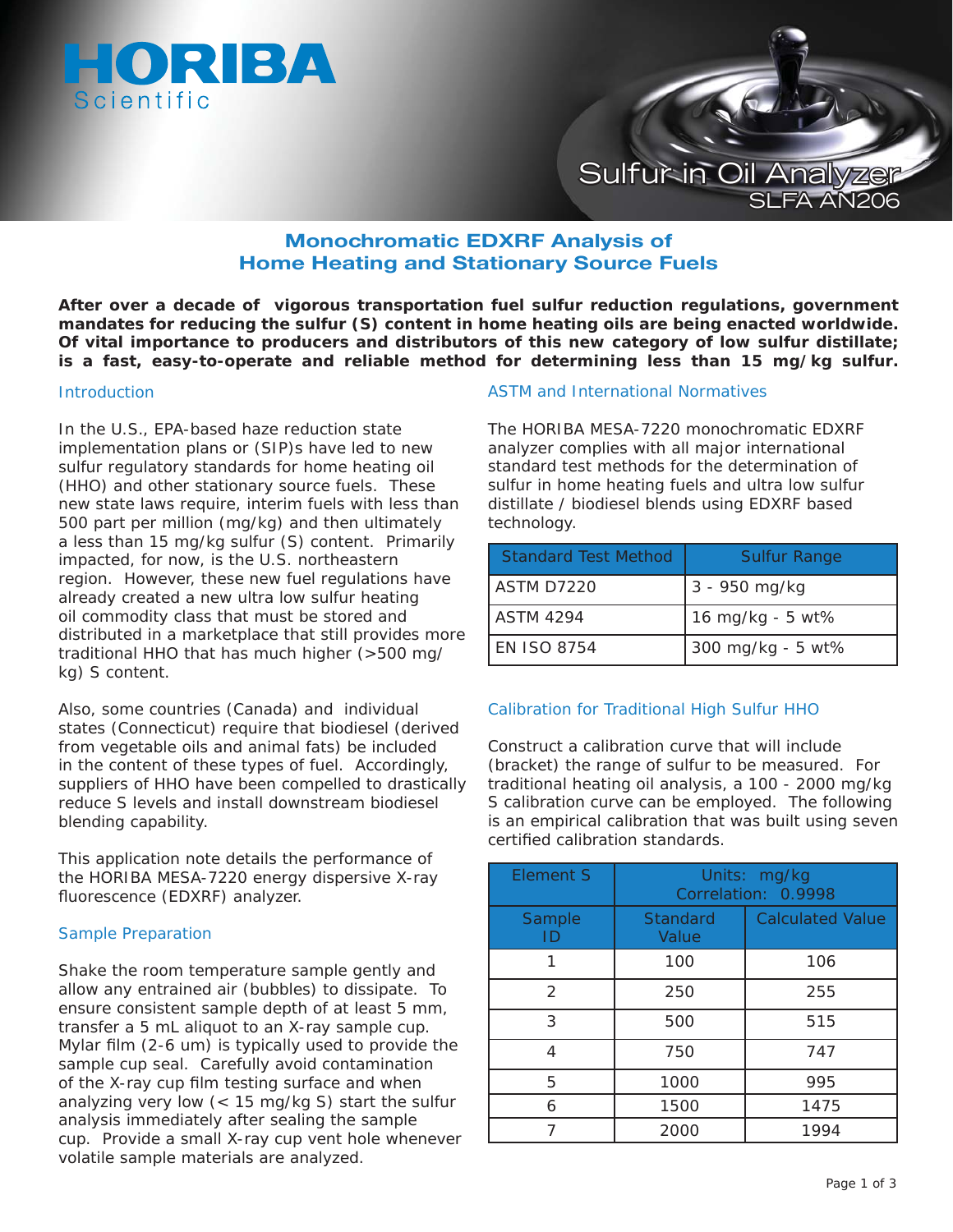

#### Precision and Accuracy (Traditional HHO)

The above calibration curve was used to establish HORIBA MESA-7220 repeatability and accuracy. Two traditional (HHO High) and one interim HHO and a NIST diesel standard reference material (SRM) were measured seven times and evaluated as shown in the table below. A single result is achieved by analyzing the sample directly (no sample preparation required) and is derived by the automatic (user controlled) reporting of the average of two consecutive 180 sec determinations. Analysis was then repeated with a new sample cup containing a fresh test specimen.

## High Sulfur HHO and a NIST SRM Sample

| <b>Heating Oil</b><br>Sample     | Average<br>Value mg/<br>kg | Std.<br>Deviation<br>mg/kg | $\%$<br>Relative |
|----------------------------------|----------------------------|----------------------------|------------------|
| <b>NIST 2724b</b><br>426.5 mg/kg | 430                        | 6.3                        | 1%               |
| <b>HHO Interim</b>               | 348                        | 7.5                        | 2%               |
| <b>HHO High</b>                  | 949                        | 6.6                        | 1%               |
| <b>HHO High</b>                  | 1812                       | 17.0                       | 1%               |

### Calibration for Ultra Low Sulfur HHO

As described above, construct a calibration curve that will include (bracket) the range of sulfur to be measured. For ultra low sulfur HHO analysis and quality control purposes, a 0 - 25 mg/kg calibration curve can be employed. The following is a calibration that was built using six certified standards.

#### Calibration Curve Information

Gravimetrically prepared: Sulfur source; N-dibutyl Sulfide. Matrix; Light mineral oil

| <b>Element S</b> | Units: mg/kg<br>Correlation: 0.9991 |                     |
|------------------|-------------------------------------|---------------------|
| Sample ID        | <b>Standard</b><br>Value            | Calculated<br>Value |
|                  | Zero (Blank)                        |                     |
| $\mathcal{P}$    | 5                                   | 5.2                 |
| 3                | 10                                  | 10.5                |
| 4                | 15                                  | 15.1                |
| 5                | 20                                  | 19.7                |
| 6                | 25                                  | 25.4                |



#### Precision and Accuracy (Ultra Low Sulfur HHO)

By evaluating seven repeated analyses of each of the ultra low sulfur HHO, HHO / biodiesel blends and NIST - SRM samples, shown in the following table, MESA-7220 repeatability and accuracy can be demonstrated. Results are again derived by reporting the average of two consecutive 180 sec determinations.

#### Ultra Low Sulfur HHO and SRM Sample

| <b>Heating Oil</b><br>Sample          | Average<br>Value<br>mg/kg | <b>Standard</b><br>Deviation | $\%$<br>Relative |
|---------------------------------------|---------------------------|------------------------------|------------------|
| NIST 2723a<br>11.0 mg/kg S            | 10.7                      | 0.88                         | 8%               |
| <b>HHO Low</b>                        | 5.1                       | 0.77                         | 15%              |
| <b>ULSD / 2%</b><br>Biodiesel (B-10)  | 12.1                      | 0.80                         | 7%               |
| ULSD / 10%<br>Biodiesel (B-10)        | 9.3                       | 0.39                         | 4%               |
| <b>ULSD / 20%</b><br>Biodiesel (B-20) | 6.3                       | 0.54                         | 9%               |

#### No Oxygen Interference

Biodiesel Fuels – Biodiesel formulations can be derived from a wide variety of renewable biomass